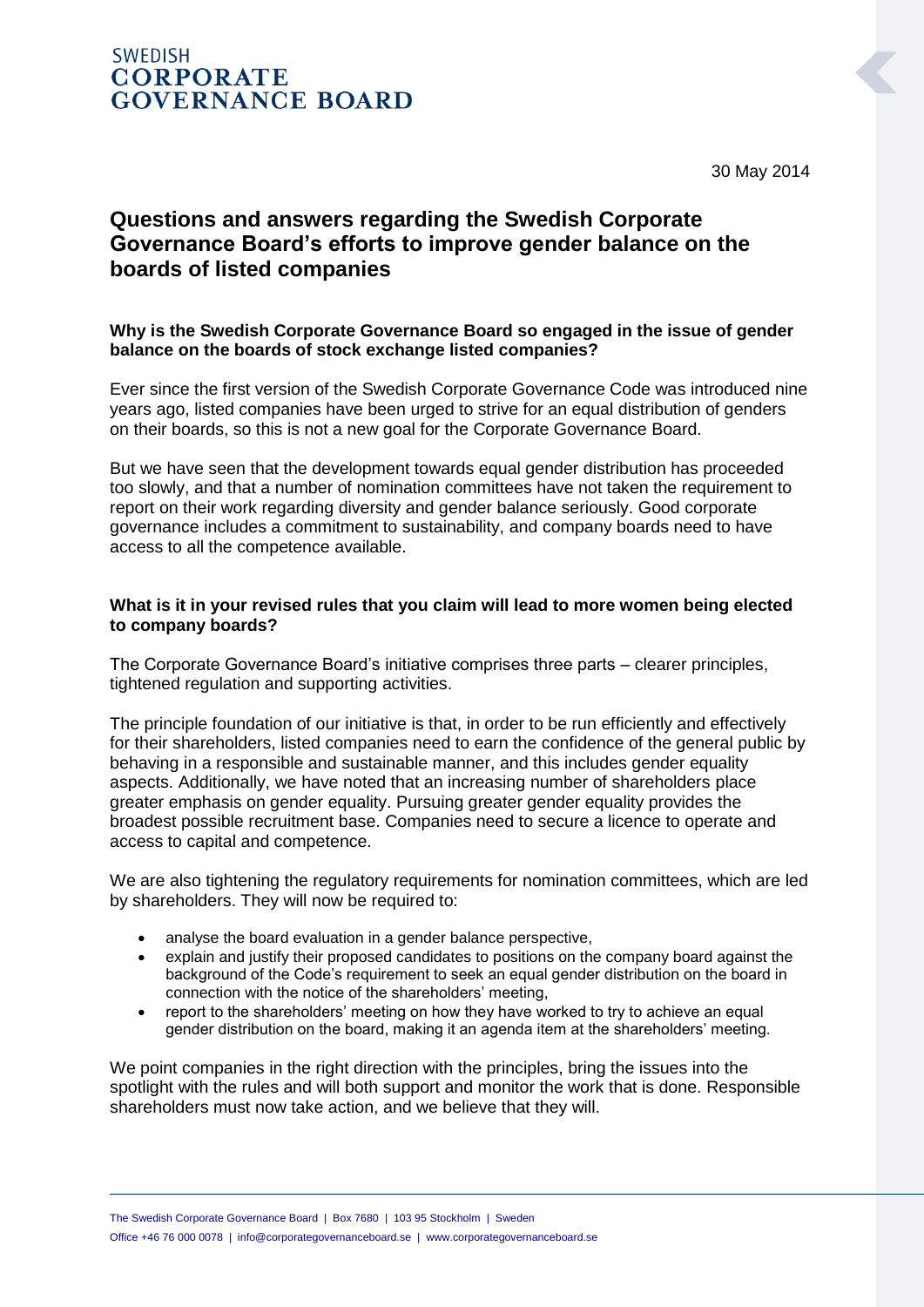Improving the positions of women in companies is a much broader issue than electing directors to the board, however. Many listed companies run ambitious gender equality programmes and activities to broaden the recruitment base for executive and board positions, and we hope that others will follow suit.

### **Isn't this mostly an expression of a desire to be politically correct, with no guarantee that the gender imbalance on company boards will not continue to exist?**

No, the Corporate Governance Board has increasingly seen poor gender balance and the reluctance to work methodically with the issue and report properly on how it is being addressed as a problem that needs to be solved. We firmly believe that these measures will provide results. But obviously we can not issue any guarantees about the future.

## **What is an "acceptable" gender ratio on the board of a listed company?**

From the very start, the Swedish Corporate Governance Code has required nomination committees to strive for an equal gender distribution. The ratio of women employed in listed companies is below 40 per cent and the proportion of women at executive level is lower. Today, the average figure for women is around 30 per cent in large companies and over 25 per cent on the boards of all listed companies.

We believe that the pace of development towards an equal distribution of genders on the boards of listed companies as a whole should be increased, which means that neither gender should have a lower average ratio that approximately 40 per cent. Obviously this may vary between different individual companies.

### **Is the Corporate Governance Board's goal to achieve a minimum of 40 per cent women on every listed company's board by 2020?**

We want to see the proportion of women on boards of listed companies as a whole reach around 40 per cent by 2020. This is the level of ambition that we believe that shareholders who appoint nomination committees should have.

The figure is for listed companies as a whole, an average figure rather than every single company. People must realise that there may be large differences between companies, depending on factors such as ownership structure, sector or field of technology.

The level ambition is set at approximately 40 per cent simply because the issue must never be trivialised by being reduced to an exact figure of 39.9 or 40.1 per cent. The main point is that all shareholders in listed companies should endeavour to find the best competence and live up to the Code's, an increasing number of shareholders' and society's demands for gender balance on company boards. Listed companies should therefore reach an overall level of around 40 per cent.

And while we aim to achieve this in 2020, we would be happy for it to occur in 2019 and we would not regard it as a failure if it is realised in 2021.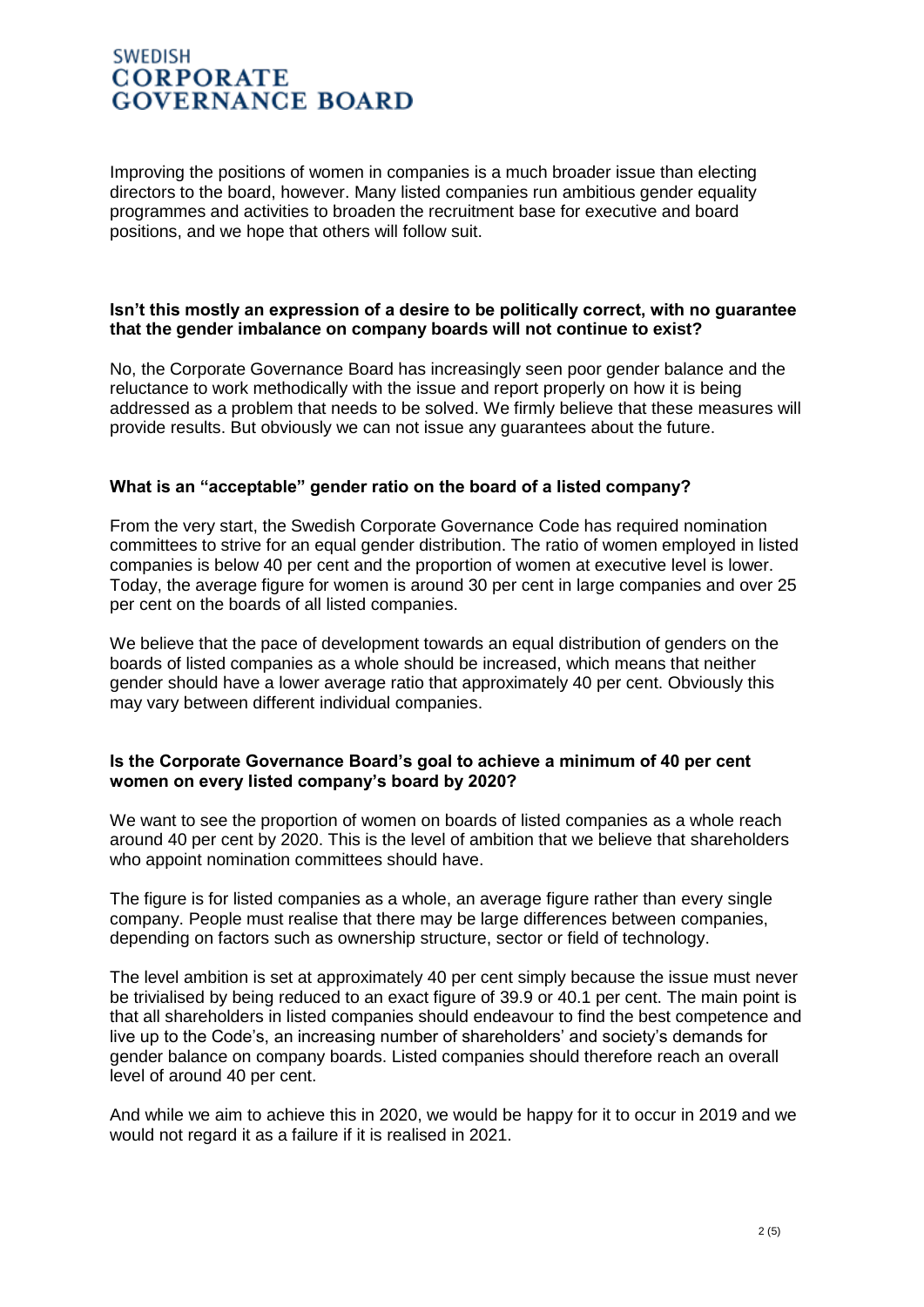Large corporations led the way when the Code was introduced and should do so now too. As a sign that things are heading in the right direction, we would like to see large companies (Large Cap) reach an overall level of around 35 per cent in 2017 – and the average overall level approaching around 30 per cent.

#### **These changes to the Code are aimed primarily at nomination committees, which propose candidates for election to the company board. But if a nomination committee doesn't succeed in creating a board that is at least 40 per cent women, what is it to do?**

In my eyes, it should begin by trying again and again. But of course situations can arise in which gender balance cannot be achieved in the committee's proposal, and perhaps it should not, given the individual company's particular circumstances. The committee must then report to the shareholders' meeting on why its work resulted in this proposal.

I hope such reports will generate interest in the many positive examples of gender equality work that already exist within companies to broaden the recruitment base for board positions in the long term. Perhaps it will also influence who shareholders choose to represent them on nomination committees.

### **There have been calls from politicians for legislation to establish gender quotas on the boards of listed companies. Are these revisions to the corporate governance rules simply a way to try to avoid legislation?**

As we have previously announced, we are in the middle of a process to revise the Swedish Corporate Governance Code and have received many ideas and suggestions from round table conferences, consultation documents and a large conference. As this issue is of greater interest in public debate than many of the other questions of a more technical nature within corporate governance, it has been prioritised.

Obviously I assume that these revisions, the commitment of many shareholders and the active work of the Corporate Governance Board will mean that legislation will not be considered. It would be a serious restriction of proprietary rights if legislators began to decide on the composition of the boards of individual companies.

## **Why is the Corporate Governance Board against quotas? They work fine in Norway.**

This is not a question of goals, but the means to achieve them. Like most people, the Corporate Governance Board agrees with the ambition to achieve gender balance on the boards of listed companies.

Given a choice, we would not like to see any legislation that restricts proprietary rights. It must be the shareholders, i.e. the owners, of each individual company to decide who is to represent them on the board and manage their property. This human right and accepted principle that has served Swedish growth and development so well should not be jeopardised.

Nor do we want to introduce quotas into the Code ourselves. Such a rule would be a blunt instrument with no respect for the legitimate differences between individual companies. It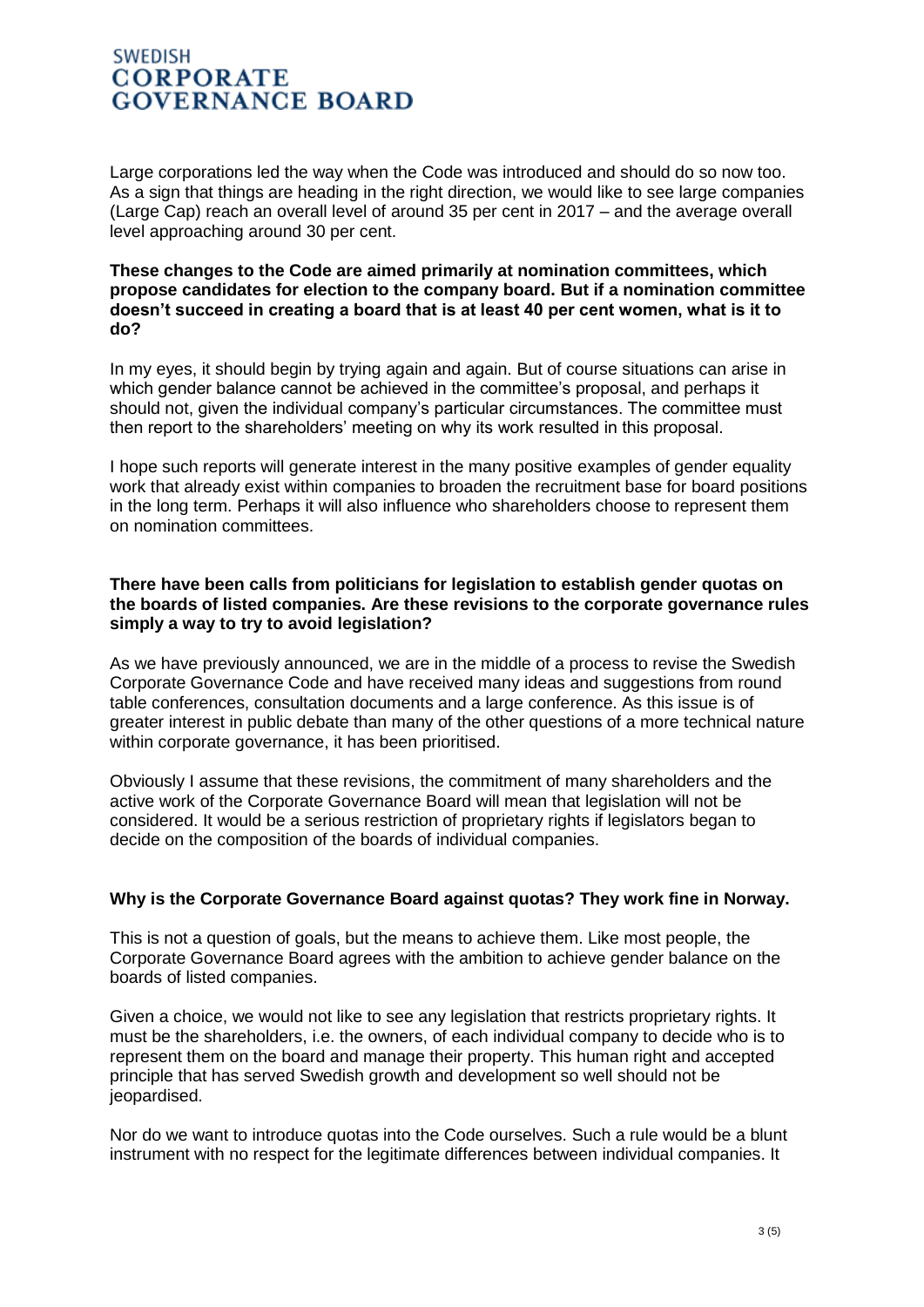would be inappropriate to impose quotas for every company through the Code, as their individual circumstances can vary greatly.

#### **But if voters want a law on quotas, won't politicians ensure quotas are introduced?**

The debate on legislation regarding quotas as a means to an end is not primarily about gender balance on the boards of listed companies, which is something we all want. There are other values at stake: Swedish prosperity and proprietary rights.

Our country's prosperity is dependent on our having successful companies. Crucial to this are taxation and legislation. The Swedish model contains a significant degree of responsible self regulation. This is a model that has served Sweden well for decades. Legislation on the composition of company boards would be a dangerous departure from the Swedish model.

Proprietary rights are a fundamental human right, recognised in the UN Declaration on Human Rights. They mean that the owners of a listed company or a family business have the right to decide who on the company board has the right to manage their property. This is no stranger than the concept of the freedom of association. In political, trade union and nonprofit organisations, as well as in cooperatives and economic associations, the members and their representatives have the power to decide who is elected to the board. It is not the role of the state to dictate quotas, whether they be for cooperatives or trade associations or sports clubs or trade unions or family businesses or listed companies. The right of ownership is a cornerstone of a market economy, and the market economy has served Sweden well by providing a platform to enable the positive development of our welfare state.

### **How great is the risk that these modified rules will not lead to any changes at all in practice?**

I believe that risk to be very low. The Corporate Governance Board will be working actively to ensure that these rules have the desired effect and will be monitoring developments closely. A failure to achieve results would be a major blow to self regulation in the corporate sector.

#### **Why are these changes being made now?**

They are being introduced now because we have concluded our deliberations now. But of course the public debate and interest surrounding this issue pushed it up the agenda so that it was prioritised in our work to update the Code.

### **Is this the Corporate Governance Board's response to Swedish Minister of Finance Anders Borg's ultimatum to introduce quotas or face the prospect of legislation?**

Yes and no. No because the Corporate Governance Board has been working with this issue for quite some time, and because this is the Board's decision and no one else's. Yes because the Minister of Finance asked for a response and has now received one.

## **Will the Minister of Finance consider this sufficient?**